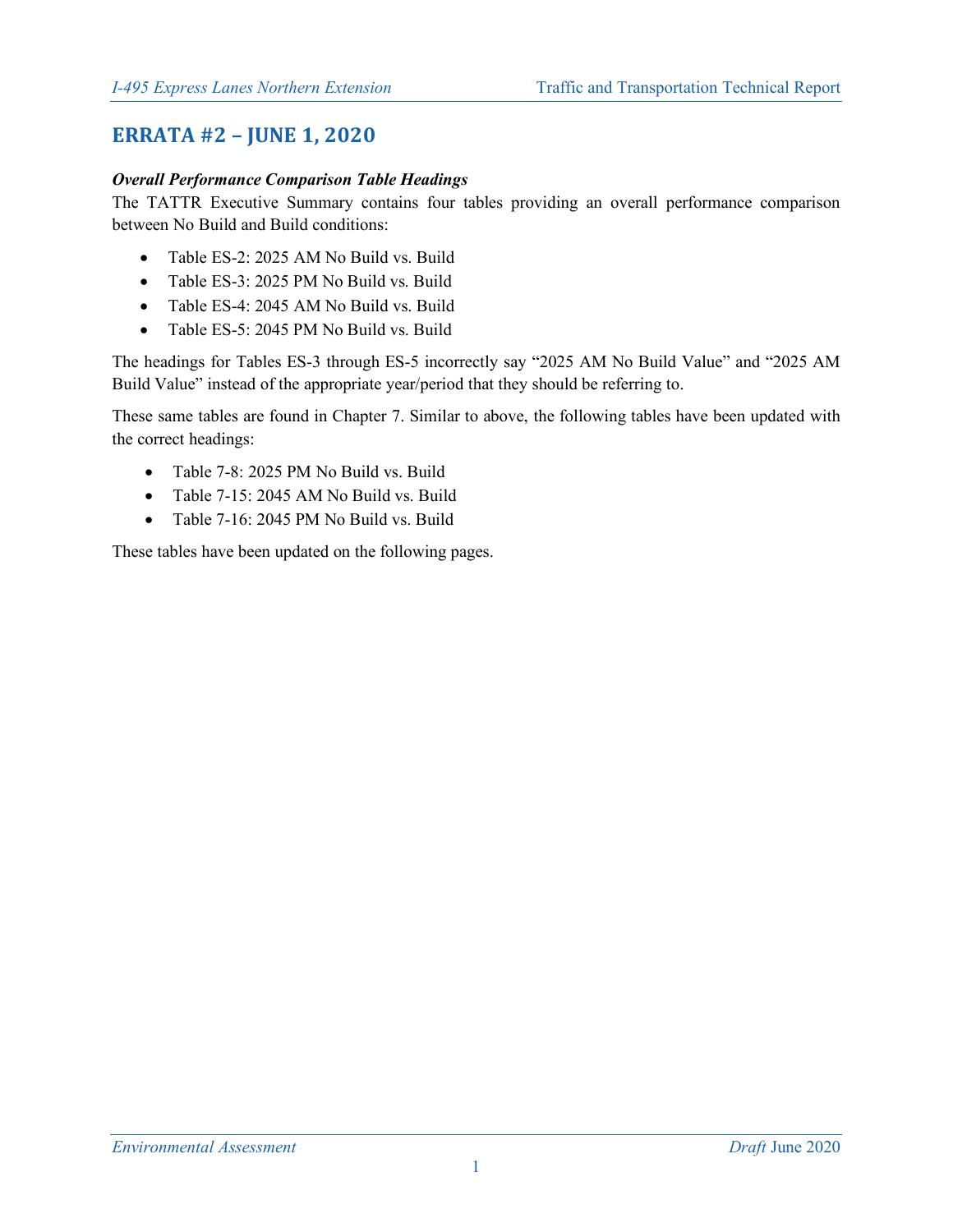| <b>Measure of</b><br><b>Effectiveness</b> | <b>Description</b>                                                                     | Facility                                        | 2025 PM<br><b>No Build</b><br>Value | 2025 PM<br><b>Build</b><br>Value | <b>Build</b><br>Performance<br>Compared<br>to No Build |
|-------------------------------------------|----------------------------------------------------------------------------------------|-------------------------------------------------|-------------------------------------|----------------------------------|--------------------------------------------------------|
|                                           |                                                                                        | <b>I-495 NB GP</b>                              | 11                                  | $\overline{7}$                   |                                                        |
|                                           |                                                                                        | I-495 NB<br>Express                             | 8                                   | 6                                |                                                        |
| <b>Travel Times</b>                       | End-to-end travel time<br>along the facility through<br>the Traffic Operations         | I-495 SB GP                                     | 16                                  | 8                                |                                                        |
|                                           | Study Area, measured in<br>Minutes                                                     | I-495 SB<br>Express                             | 8                                   | 6                                |                                                        |
|                                           |                                                                                        | <b>Dulles Toll</b><br>Road EB                   | $\overline{2}$                      | $\overline{2}$                   |                                                        |
|                                           |                                                                                        | <b>Dulles Toll</b><br>Road WB                   | $\overline{2}$                      | $\overline{2}$                   |                                                        |
| <b>Extent and</b><br><b>Duration of</b>   | Visual assessment of<br>freeway mainline queue<br>length and duration of<br>congestion | <b>I-495 NB GP</b>                              |                                     |                                  |                                                        |
| Congestion                                |                                                                                        | I-495 SB GP                                     |                                     |                                  |                                                        |
| Person<br><b>Throughput</b>               | Additional persons moved<br>during peak period of Build                                | I-495 NB $(All)$                                | $+6,800(37%)$                       |                                  | T                                                      |
|                                           | condition and percentage<br>increase                                                   | I-495 SB $(All)$                                | $+8,800(47%)$                       |                                  |                                                        |
| <b>Arterial</b><br><b>Operations</b>      | Number of intersections<br>operating at LOS F                                          | <b>Entire Study</b>                             | 12                                  | 10                               |                                                        |
|                                           | Number of intersections<br>operating at LOS D or<br>better                             | Area                                            | 13                                  | 17                               |                                                        |
|                                           | Better<br>$\lt$ $\lt$<br>≺                                                             | $\geq$<br>$\prec$<br>$\geq$<br>$\geq$<br>$\geq$ | Worse                               |                                  |                                                        |

| Table ES-3. Overall Performance Comparison for 2025 PM No Build and Build Alternative |
|---------------------------------------------------------------------------------------|
|                                                                                       |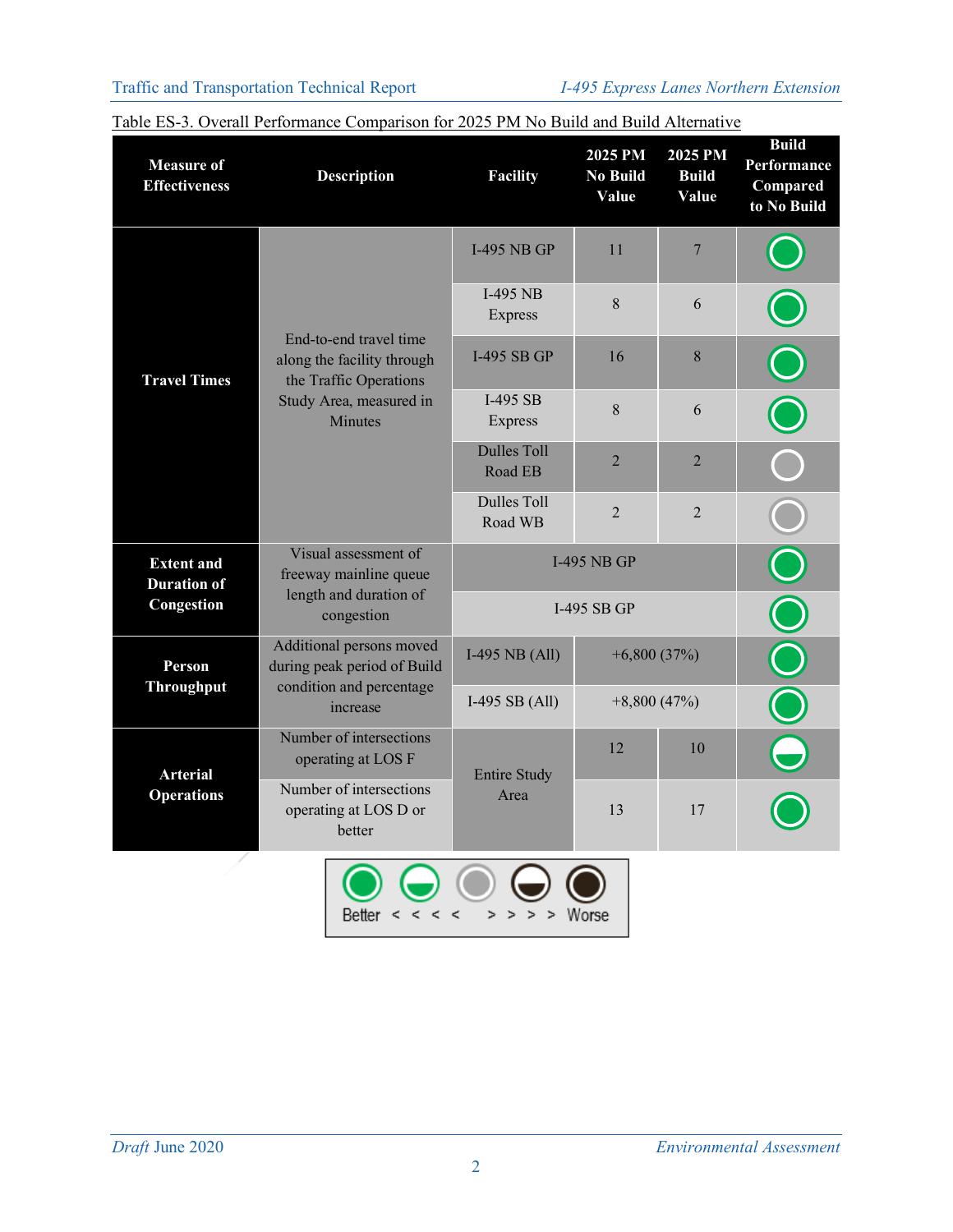| <b>Measure of</b><br><b>Effectiveness</b> | <b>Description</b>                                                                     | Facility                       | 2045 AM<br><b>No Build</b><br>Value | 2045 AM<br><b>Build</b><br>Value | <b>Build</b><br>Performance<br>Compared<br>to No Build |
|-------------------------------------------|----------------------------------------------------------------------------------------|--------------------------------|-------------------------------------|----------------------------------|--------------------------------------------------------|
|                                           |                                                                                        | <b>I-495 NB GP</b>             | 12                                  | 8                                |                                                        |
|                                           |                                                                                        | I-495 NB<br>Express            | 10                                  | 6                                |                                                        |
| <b>Travel Times</b>                       | End-to-end travel time<br>along the facility through<br>the Traffic Operations         | I-495 SB GP                    | 16                                  | 8                                |                                                        |
|                                           | Study Area, measured in<br><b>Minutes</b>                                              | $I-495$ SB<br>Express          | 8                                   | 6                                |                                                        |
|                                           |                                                                                        | <b>Dulles Toll</b><br>Road EB  | 7                                   | $\overline{2}$                   |                                                        |
|                                           |                                                                                        | <b>Dulles Toll</b><br>Road WB  | $\overline{2}$                      | $\overline{2}$                   |                                                        |
| <b>Extent and</b><br><b>Duration of</b>   | Visual assessment of<br>freeway mainline queue<br>length and duration of<br>congestion | <b>I-495 NB GP</b>             |                                     |                                  |                                                        |
| Congestion                                |                                                                                        | I-495 SB GP                    |                                     |                                  |                                                        |
| Person<br><b>Throughput</b>               | Additional persons moved<br>during peak period of Build                                | I-495 NB $(All)$               | $+9,300(33%)$                       |                                  |                                                        |
|                                           | condition and percentage<br>increase                                                   | I-495 SB $(All)$               | $+9,600(35%)$                       |                                  |                                                        |
| <b>Arterial</b><br><b>Operations</b>      | Number of intersections<br>operating at LOS F                                          | <b>Entire Study</b>            | 10                                  | 10                               |                                                        |
|                                           | Number of intersections<br>operating at LOS D or<br>better                             | Area                           | 16                                  | 20                               |                                                        |
|                                           | $<$ < <<br>Better                                                                      | ς<br>$\geq$<br>$>$ ><br>$\geq$ | Worse                               |                                  |                                                        |

### Table ES-4. Overall Performance Comparison for 2045 AM No Build and Build Alternative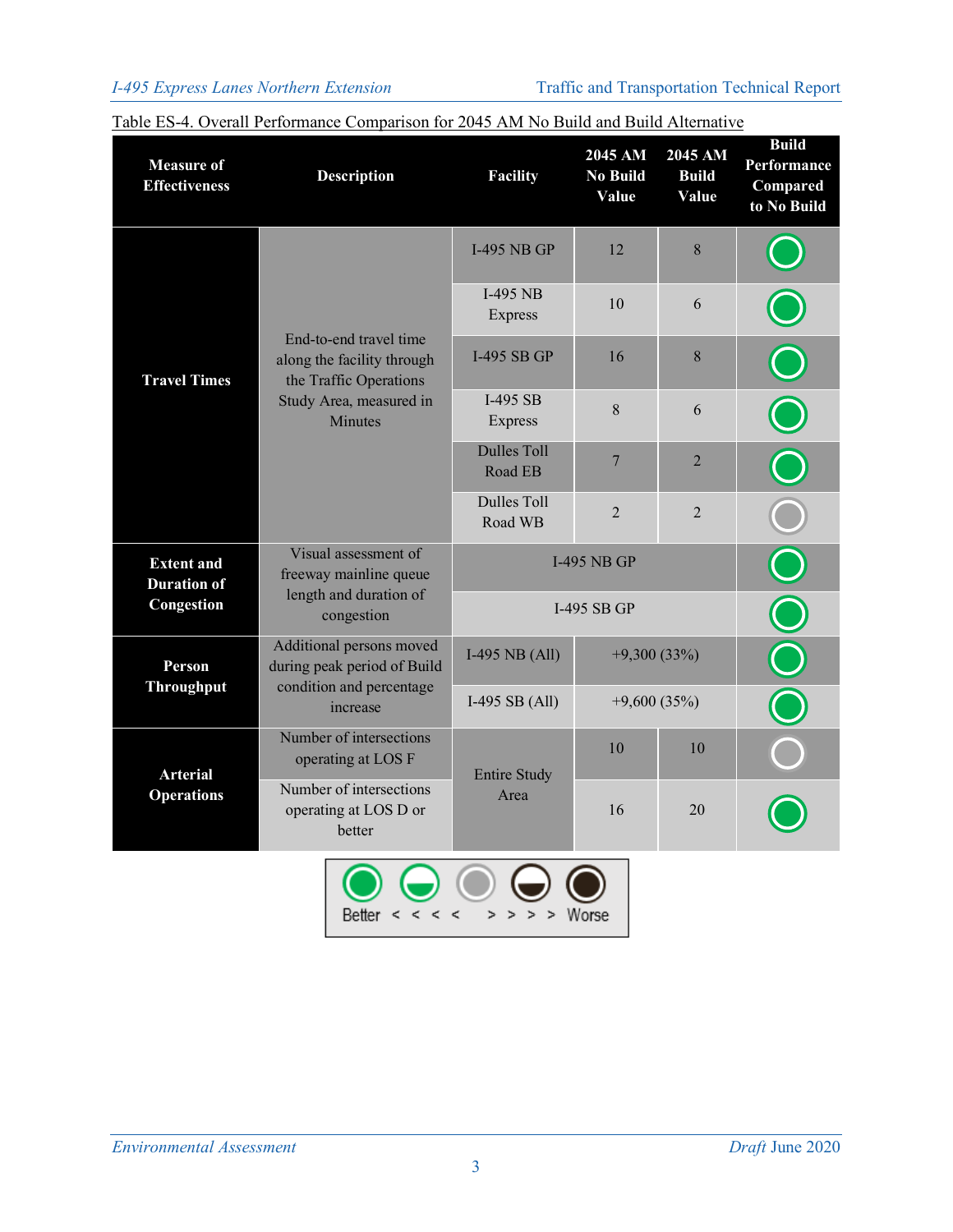| <b>Measure of</b><br><b>Effectiveness</b> | <b>Description</b>                                                                     | Facility                                        | 2045 PM<br><b>No Build</b><br>Value | 2045 PM<br><b>Build</b><br>Value | <b>Build</b><br>Performance<br>Compared<br>to No Build |
|-------------------------------------------|----------------------------------------------------------------------------------------|-------------------------------------------------|-------------------------------------|----------------------------------|--------------------------------------------------------|
|                                           |                                                                                        | <b>I-495 NB GP</b>                              | 28                                  | 24                               |                                                        |
|                                           |                                                                                        | $I-495$ NB<br>Express                           | 16                                  | 6                                |                                                        |
| <b>Travel Times</b>                       | End-to-end travel time<br>along the facility through<br>the Traffic Operations         | I-495 SB GP                                     | 15                                  | 8                                |                                                        |
|                                           | Study Area, measured in<br>Minutes                                                     | $I-495$ SB<br>Express                           | $\overline{7}$                      | 6                                |                                                        |
|                                           |                                                                                        | <b>Dulles Toll</b><br>Road EB                   | $\overline{2}$                      | $\overline{2}$                   |                                                        |
|                                           |                                                                                        | <b>Dulles Toll</b><br>Road WB                   | $\overline{2}$                      | $\overline{2}$                   |                                                        |
| <b>Extent and</b><br><b>Duration of</b>   | Visual assessment of<br>freeway mainline queue<br>length and duration of<br>congestion | <b>I-495 NB GP</b>                              |                                     |                                  |                                                        |
| Congestion                                |                                                                                        | I-495 SB GP                                     |                                     |                                  |                                                        |
| Person<br><b>Throughput</b>               | Additional persons moved<br>during peak period of Build                                | I-495 NB (All)                                  | $+7,800(35%)$                       |                                  | $\bigcap$                                              |
|                                           | condition and percentage<br>increase                                                   | I-495 SB $(All)$                                | $+8,700(32%)$                       |                                  |                                                        |
| <b>Arterial</b><br><b>Operations</b>      | Number of intersections<br>operating at LOS F                                          | <b>Entire Study</b>                             | 11                                  | 10                               |                                                        |
|                                           | Number of intersections<br>operating at LOS D or<br>better                             | Area                                            | 14                                  | 18                               |                                                        |
|                                           | Better<br>$\lt$ $\lt$<br>≺                                                             | $\geq$<br>$\prec$<br>$\geq$<br>$\geq$<br>$\geq$ | Worse                               |                                  |                                                        |

|--|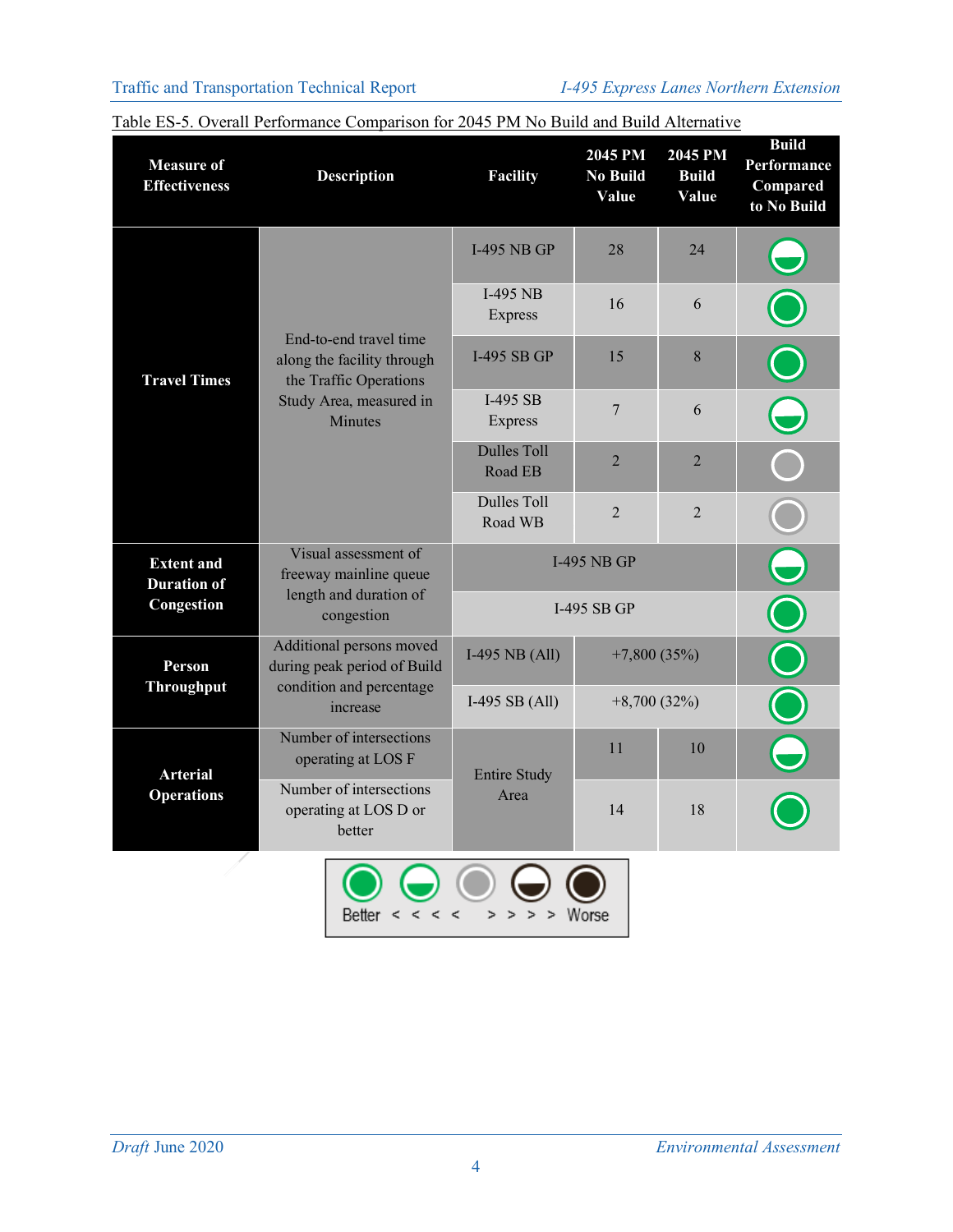| <b>Measure of</b><br><b>Effectiveness</b> | <b>Description</b>                                                                                                   | <b>Facility</b>               | 2025 PM<br><b>No Build</b><br>Value | 2025 PM<br><b>Build</b><br>Value | <b>Build</b><br>Performance<br>Compared<br>to No Build |
|-------------------------------------------|----------------------------------------------------------------------------------------------------------------------|-------------------------------|-------------------------------------|----------------------------------|--------------------------------------------------------|
|                                           |                                                                                                                      | <b>I-495 NB GP</b>            | 11                                  | $\overline{7}$                   |                                                        |
|                                           | End-to-end travel time                                                                                               | $I-495$ NB<br>Express         | 8                                   | 6                                |                                                        |
| <b>Travel Times</b>                       | along the facility through<br>the Traffic Operations                                                                 | <b>I-495 SB GP</b>            | 16                                  | 8                                |                                                        |
|                                           | Study Area, measured in<br><b>Minutes</b>                                                                            | I-495 SB<br>Express           | 8                                   | 6                                |                                                        |
|                                           |                                                                                                                      | <b>Dulles Toll</b><br>Road EB | $\overline{2}$                      | $\overline{2}$                   |                                                        |
|                                           |                                                                                                                      | <b>Dulles Toll</b><br>Road WB | $\overline{2}$                      | $\overline{2}$                   |                                                        |
| <b>Extent and</b><br><b>Duration</b> of   | Visual assessment of<br>freeway mainline queue<br>length and duration of<br>congestion                               | <b>I-495 NB GP</b>            |                                     |                                  |                                                        |
| Congestion                                |                                                                                                                      | I-495 SB GP                   |                                     |                                  |                                                        |
| Person                                    | Additional persons moved<br>during peak period of Build<br><b>Throughput</b><br>condition and percentage<br>increase | I-495 NB $(All)$              | $+6,800(37%)$                       |                                  |                                                        |
|                                           |                                                                                                                      | I-495 SB $(All)$              | $+8,800(47%)$                       |                                  |                                                        |
| <b>Arterial</b><br><b>Operations</b>      | Number of intersections<br>operating at LOS F                                                                        | <b>Entire Study</b>           | 12                                  | 10                               |                                                        |
|                                           | Number of intersections<br>operating at LOS D or<br>better                                                           | Area                          | 13                                  | 17                               |                                                        |
|                                           |                                                                                                                      |                               |                                     |                                  |                                                        |

#### Table 7-8. Overall Performance Comparison for 2025 PM No Build and Build Alternative

Better  $\lt$   $\lt$   $\lt$ 

 $>$  > > > Worse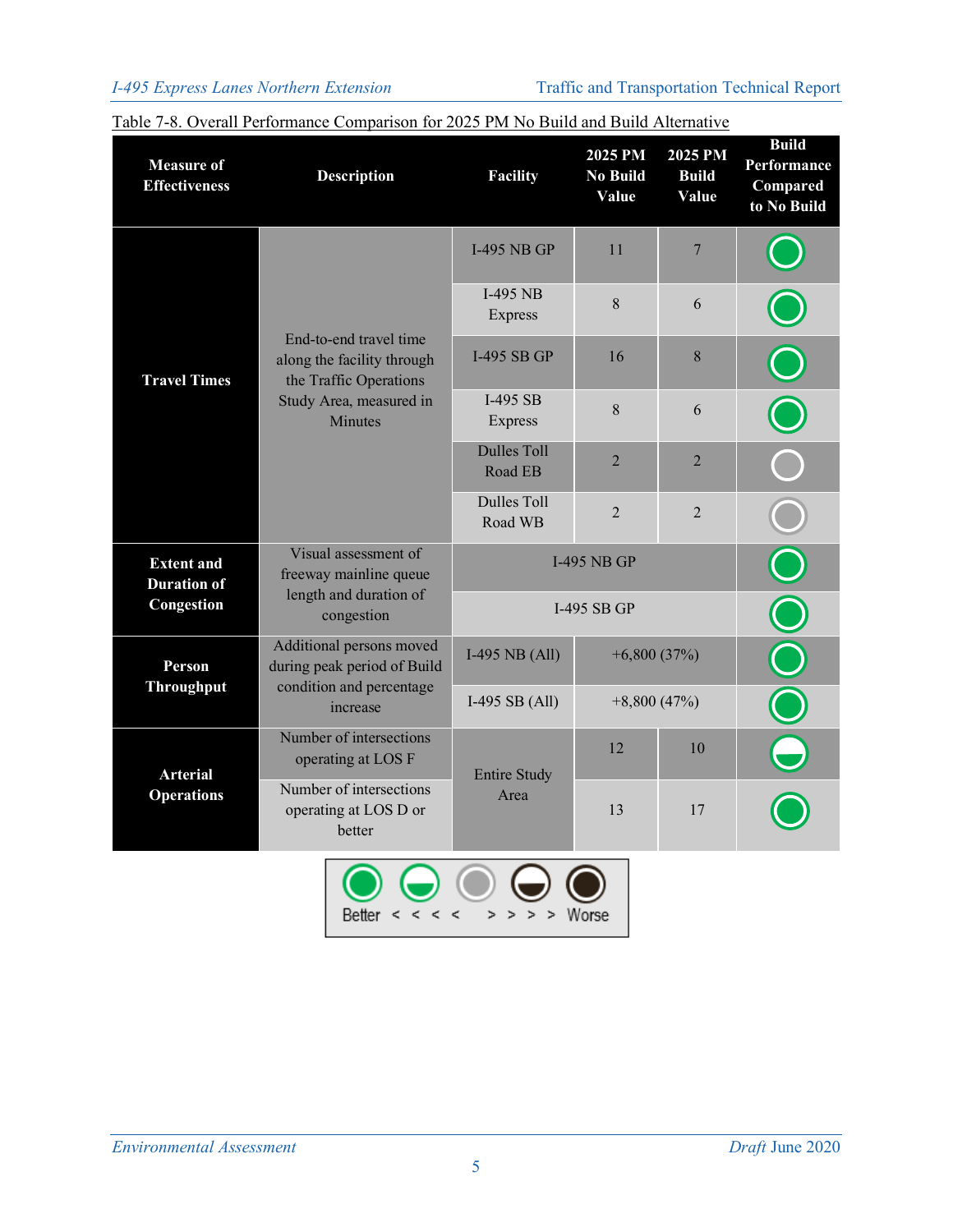| <b>Measure of</b><br><b>Effectiveness</b> | <b>Description</b>                                                                     | Facility                                                     | 2045 AM<br><b>No Build</b><br>Value | 2045 AM<br><b>Build</b><br>Value | <b>Build</b><br>Performance<br>Compared<br>to No Build |
|-------------------------------------------|----------------------------------------------------------------------------------------|--------------------------------------------------------------|-------------------------------------|----------------------------------|--------------------------------------------------------|
|                                           |                                                                                        | <b>I-495 NB GP</b>                                           | 12                                  | 8                                |                                                        |
|                                           |                                                                                        | $I-495$ NB<br>Express                                        | 10                                  | 6                                |                                                        |
| <b>Travel Times</b>                       | End-to-end travel time<br>along the facility through<br>the Traffic Operations         | <b>I-495 SB GP</b>                                           | 16                                  | 8                                |                                                        |
|                                           | Study Area, measured in<br>Minutes                                                     | $I-495$ SB<br>Express                                        | 8                                   | 6                                |                                                        |
|                                           |                                                                                        | <b>Dulles Toll</b><br>Road EB                                | 7                                   | $\overline{2}$                   |                                                        |
|                                           |                                                                                        | <b>Dulles Toll</b><br>Road WB                                | $\overline{2}$                      | $\overline{2}$                   |                                                        |
| <b>Extent and</b><br><b>Duration of</b>   | Visual assessment of<br>freeway mainline queue<br>length and duration of<br>congestion | <b>I-495 NB GP</b>                                           |                                     |                                  |                                                        |
| Congestion                                |                                                                                        | <b>I-495 SB GP</b>                                           |                                     |                                  |                                                        |
| Person                                    | Additional persons moved<br>during peak period of Build                                | I-495 NB $(All)$                                             | $+9,300(33%)$                       |                                  | Ŏ                                                      |
| <b>Throughput</b>                         | condition and percentage<br>increase                                                   | I-495 SB $(All)$                                             | $+9,600(35%)$                       |                                  |                                                        |
| <b>Arterial</b><br><b>Operations</b>      | Number of intersections<br>operating at LOS F                                          | <b>Entire Study</b>                                          | 10                                  | 10                               |                                                        |
|                                           | Number of intersections<br>operating at LOS D or<br>better                             | Area                                                         | 16                                  | 20                               |                                                        |
|                                           | Better<br>$\lt$ $\lt$<br>≺                                                             | $\geq$<br>$\tilde{\mathbf{z}}$<br>$\geq$<br>$\geq$<br>$\geq$ | Worse                               |                                  |                                                        |

| Table 7-15. Overall Performance Comparison for 2045 AM No Build and Build Alternative |
|---------------------------------------------------------------------------------------|
|                                                                                       |